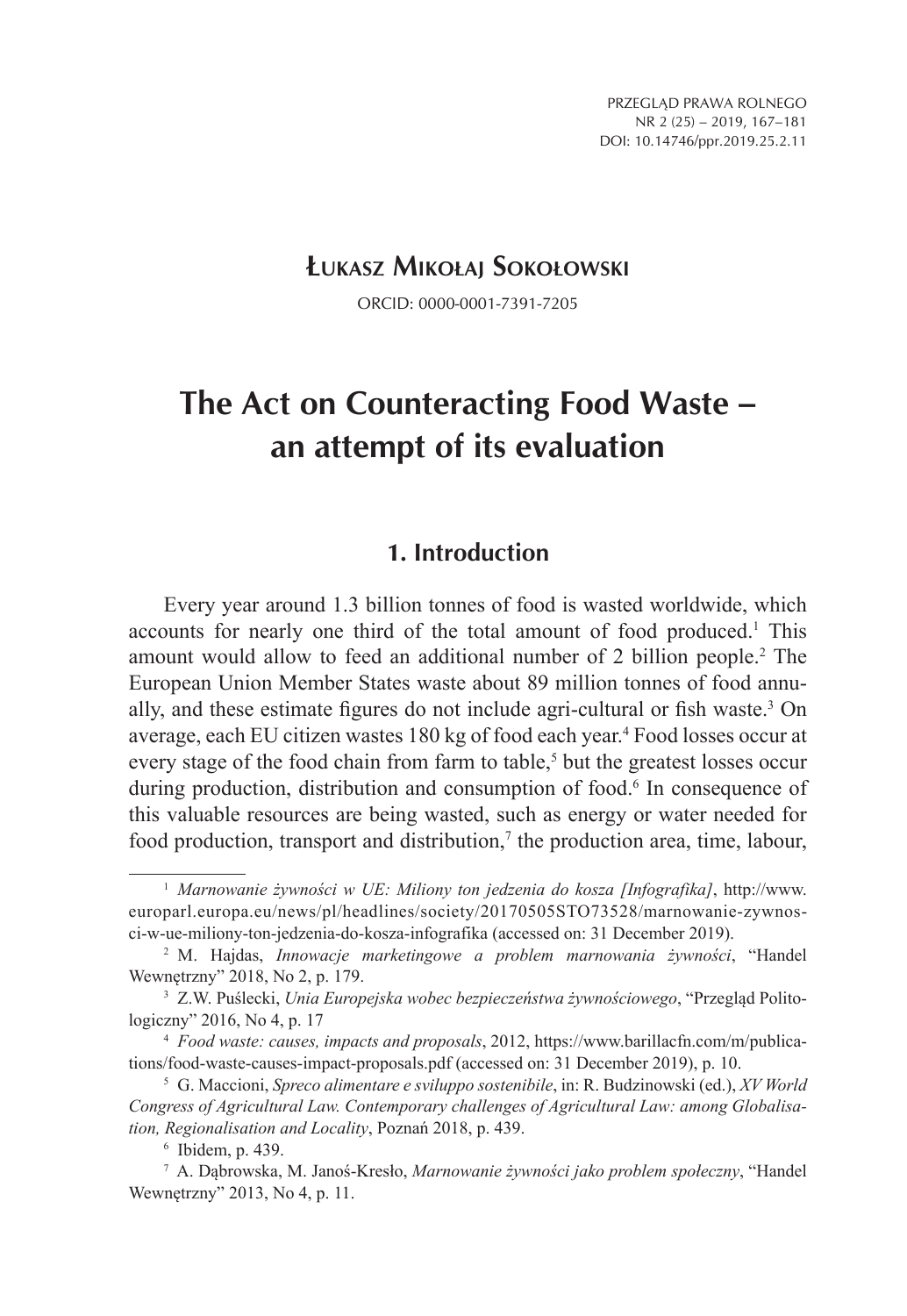and capital, and, additionally, this is all this is connected with the production of greenhouse gases.

As part of measures aimed at preventing food waste, the need for organisational and educational measures is emphasised, especially at the level of production, logistics, consumption and waste management.<sup>8</sup> These actions ought to assume a hierarchy leading, as a last resort, to a total reduction of the dispersion of ingredients and energy accumulated in the food produced.<sup>9</sup> However, in spite of the growing public awareness, the visible effect of which manifests itself in local initiatives aimed at reducing food waste and its consequences as well as in entrepreneurs' measures intended at optimising their businesses, legislative intervention seems necessary to counteract food waste effectively.

In recent years there have been some attempts made to regulate this issue, leading to 22 July 2016 when a bill on counteracting food waste was tabled, and subsequently submitted to the Polish Sejm on 20 March 2018. A relevant law on counteracting food waste was adopted on 18 September 2010.<sup>10</sup> There is no doubt that the number of concerns, objections and amendments to the bill had influenced the length of the legislative process which lasted more than 3 years.

The article is a voice in the discussion on the legitimacy of the solutions adopted in this law and an attempt to evaluate them. In order to do so it appears necessary to assess both, the direction of the legislator's actions, and individual legal instruments provided by the legislator in the new provisions.

## **2. Separate regulations on combating food waste**

The EU legislation lacks separate regulations on combating food waste. However, recognition its negative consequences and the need for change, prompted efforts aimed at reducing and counteracting wastage of food. On 28 June 2016, the Agriculture and Fisheries Council adopted conclusions on food waste and food losses,<sup>11</sup> in which it recommended a number of initiatives in this regard. It also called on the Member States and the Commission, *in-*

<sup>8</sup> M. Kopeć, K. Gondek, M. Mierzwa-Hersztek, *Gospodarka o obiegu zamkniętym w kontekście strat i marnowania żywności*, "Polish Journal for Sustainable Development" 2018, vol. 22(2), p. 51.

<sup>9</sup> Ibidem, p. 51.

<sup>&</sup>lt;sup>10</sup> Act of 19 July 2019 Act on counteracting food waste (Journal of Laws, item 1680 as amended), hereinafter referred to as the Act.

<sup>&</sup>lt;sup>11</sup> Conclusions of the European Council of 28 June 2016, "Food losses and food waste", http://data.consilium.europa.eu/doc/document/ST-10730-2016-INIT/pl/pdf (accessed on: 31 December 2019).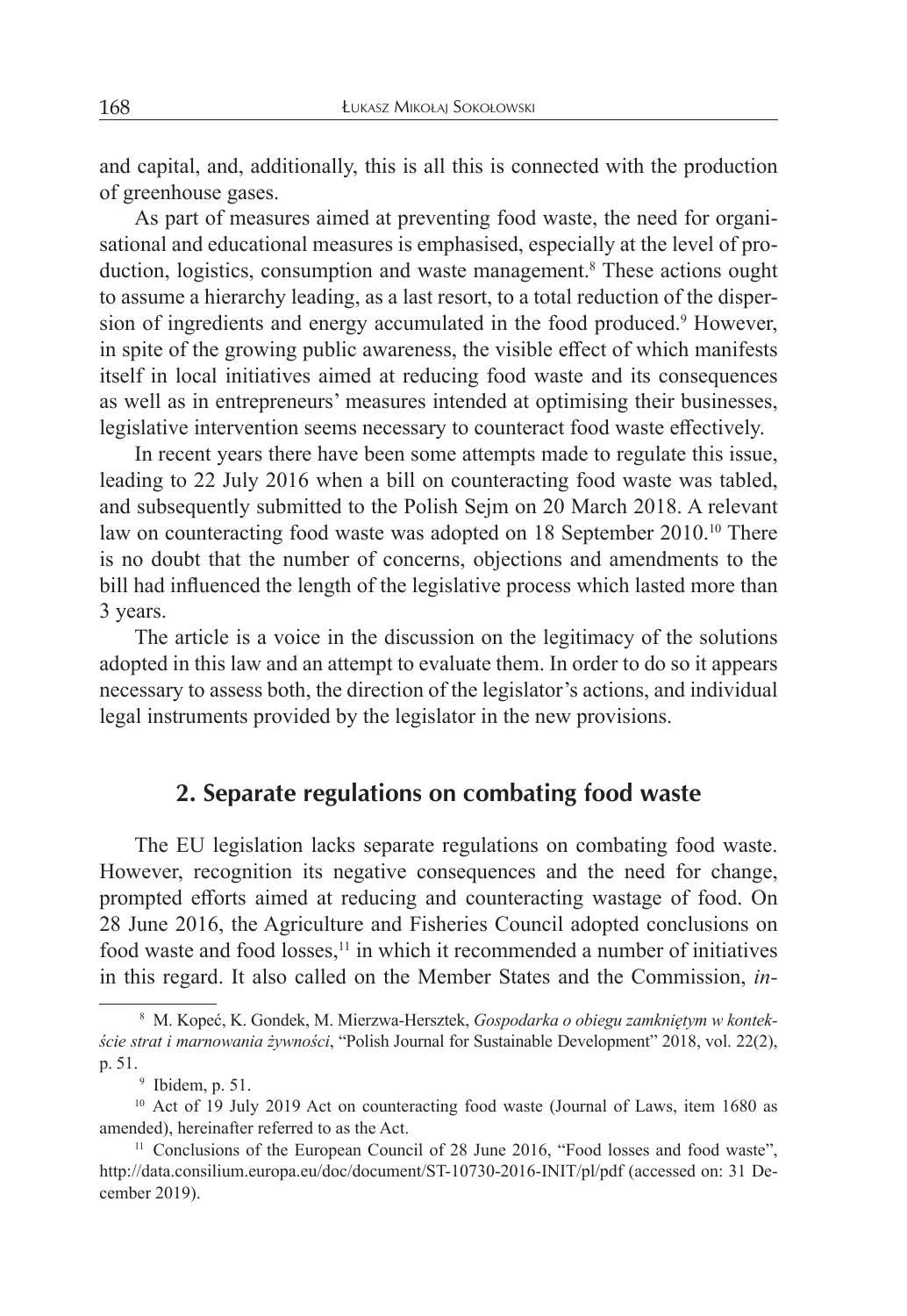*ter alia*, to: monitor the situation more effectively and collect data in order to understand the problem better; place in future EU law particular emphasis on preventing food waste, food loss and an increased use of biomass; and facilitate the donation of unsold food to charities.<sup>12</sup>

In 2016, the European Commission established the EU Platform on Food Loss and Waste, which aims to support the EU in achieving its sustainable development objective. The Platform bringstogether Member States and all actors in the food chain to help identify the measures necessary to achieve sustainable development in the area of food waste and to enable the exchange of best practices and results obtained.13 Its work resulted, *inter alia*, in the adoption of EU guidelines on food donations in 2017,<sup>14</sup> and on 16 April 2018 guidelines on the use as feed of food which is no longer intended for human consumption.15 A three-year EU pilot project is currently underway to further study the legal and operational framework for food redistribution and support for the dissemination of EU guidelines on food donation in Member States. In addition to four sub-groups (i) a sub-group on food donation, (ii) a sub-group on the development of a uniform methodology for measuring food waste, (iii) a sub-group on removing barriers that prevent the safe use of food resources in the supply chain, and (iv) a sub-group on operations and implementation, operating under the EU Platform on Food Loss and Waste, a sub-group on date labelling was appointed in 2018.16 The task of this last sub-group is, *inter alia*, to analyse and promote consumers' and food business operators' a more coherent understanding of the "use by" date and the date of minimum durability showing on food labels.17 The reason behind this was that according to a study carried out by the Commission (Consumer Empowerment in the EU – SEC(2011)0469), 18% of EU citizens do not understand the phrase "best before."18

However, it should be noted that specific regulations on combating food waste are already contained in the national legislation of some Member States.

<sup>&</sup>lt;sup>12</sup> https://www.consilium.europa.eu/pl/policies/food-losses-waste/ (accessed on: 31 December 2019).

<sup>&</sup>lt;sup>13</sup> http://europa.eu/rapid/press-release MEMO-16-3989 pl.pdf, p. 2 (accessed on: 31 December 2019).

<sup>&</sup>lt;sup>14</sup> Commission Notice – EU guidelines on food donation, O.J. EU C No 361, p. 1 et seq.

<sup>&</sup>lt;sup>15</sup> Commission Notice – Guidelines for the feed use of food no longer intended for human consumption, O.J. EU C No 133, p. 2 et seq.

<sup>&</sup>lt;sup>16</sup> The Government's position on the Senate's draft Act on counteracting food waste (print No 2431), p. 3.

<sup>&</sup>lt;sup>17</sup> Ibidem.

<sup>&</sup>lt;sup>18</sup> European Parliament resolution of 19 January 2012 on how to avoid food wastage: strategies for a more efficient food chain in the EU, O.J. EU C No 227E, p. 25 et seq, point 32.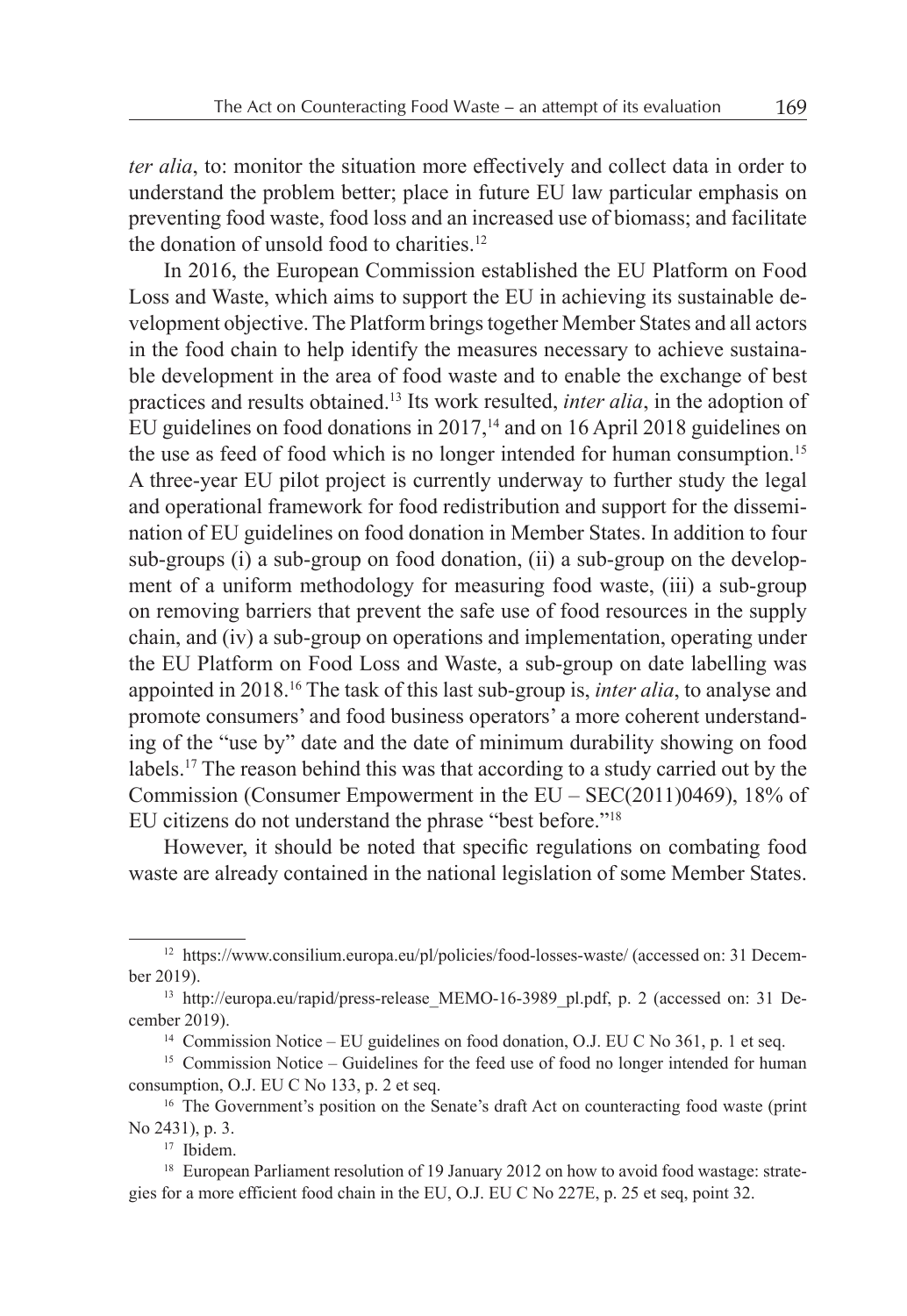The first country in the world to introduce specific legal instruments to reduce food waste is France.19 In early 2016, the French legislator imposed an obligation on shops with an area of more than  $400 \text{ m}^2$  to conclude agreements with charities, including food banks, for the transfer of unsold food. These agreements must be concluded within one year of the entry into force of the law, or the opening of the shop, or the extension of the sales area in the existing location. It is also prohibited to perform activities aimed at rendering unsold food unfit for consumption by, for example, pouring chlorine over foodstuffs.20 A failure to fulfil the obligation to conclude a relevant agreement is punishable by a fee in the amount of at least 450 euro, and for intentional actions leading to the destruction of food there is a fee of 3750 euro.<sup>21</sup> In addition, under the French legislature, nutrition and prevention of food waste are taught in schools.<sup>22</sup> The goal of the French regulations is therefore to increase the possibilities of managing food which was previously in huge quantities considered to be waste.

Attempts have been made to introduce similar regulations, in some other countries, for example in Italy, $2<sup>3</sup>$  where tax reliefs are granted to entrepreneurs operating shops that donate food to food banks or charity organisations.24 The level of the allowances depends on the volume of foodstuffs donated to charity.25 Furthermore, it is possible to dispose of food that is after the date of minimum durability, poorly labelled (except for erroneous labelling of allergens) or in damaged packaging, provided that it does not present a risk to human health or life.26 Compared to the French legislation, the Italian regulations do not provide for sanctions or additional charges in the event of non-distribution of food to charitable organisations. Moreover, they also provide for so-called "Good Samaritan's Law," according to which entities donating food to charities in good faith do not bear criminal or civil liability for this food against individual beneficiaries of a food bank<sup>27</sup>

<sup>27</sup> Ibidem.

<sup>19</sup> LOI n° 2016-138 du 11 février 2016 relative à la lutte contre le gaspillage alimentaire, JORF n° 0036 du 12 février 2016 texte n° 2.

<sup>&</sup>lt;sup>20</sup> Rationale for the draft Act on counteracting food waste. Assessment of the effects of the regulation, print 263, p. 3, hereinafter referred to as Rationale for the draft Act.

 $21$  Ibidem, p. 3.

<sup>22</sup> Ibidem.

<sup>23</sup> K. Leśkiewicz, *Prawne aspekty przeciwdziałania marnowaniu żywności*, "Przegląd Prawa Rolnego" 2015, No 2, p. 127. See Legge 19 agosto 2016, n. 166. Disposizioni concernenti la donazione e la distribuzione di prodotti alimentari e farmaceutici a fini di solidarieta'sociale e per la limitazione degli sprechi, GU Serie Generale n. 202 del 30.08.2016.

<sup>&</sup>lt;sup>24</sup> Rationale for the draft Act, p. 4.

<sup>25</sup> Ibidem.

<sup>26</sup> Ibidem.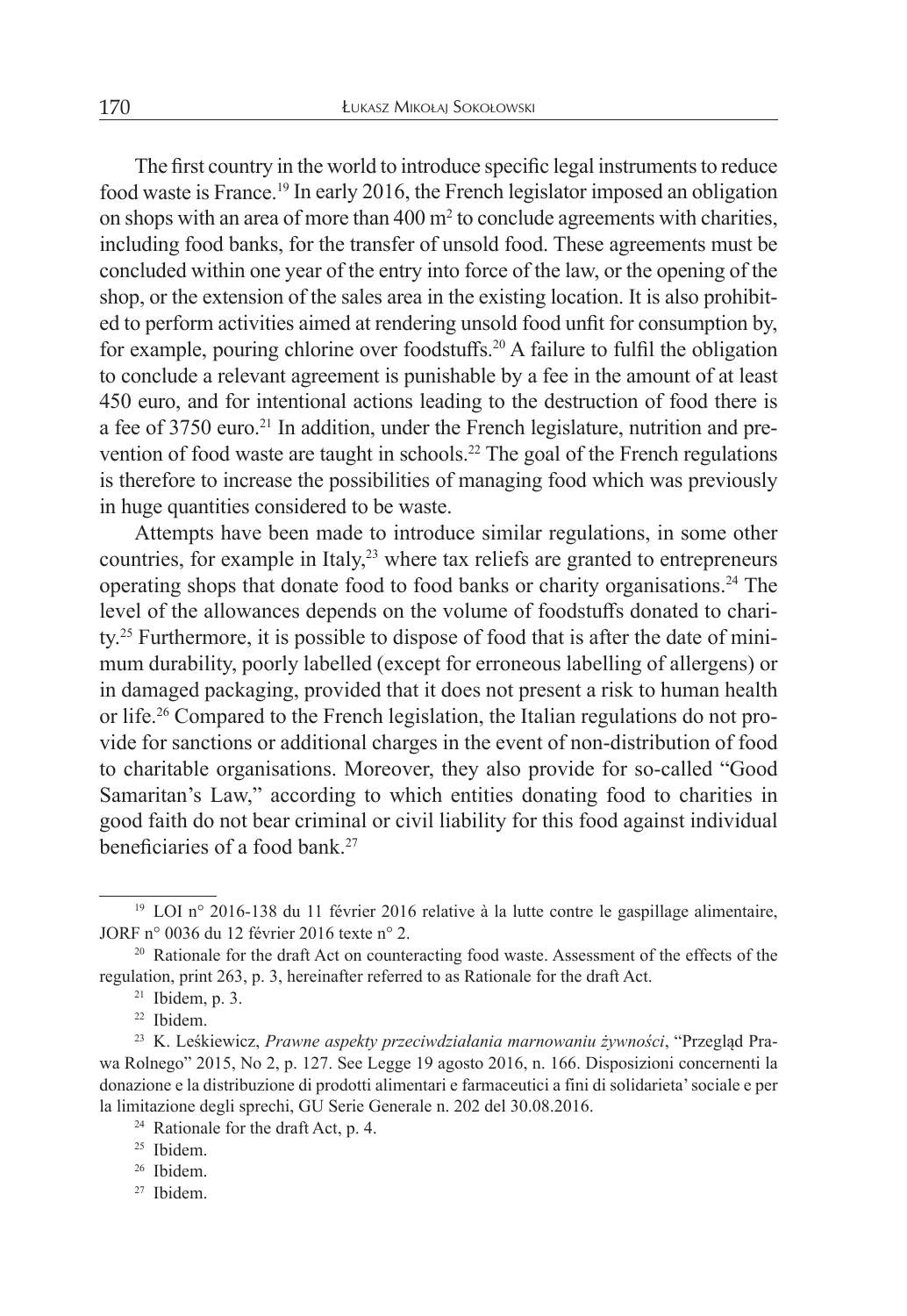Another example of a Member State where special arrangements have been introduced is Belgium. Belgian regulations allow the transfer of food to banks and other charities if the food has reached the minimum durability date, but where it does not pose a risk to human health and life.<sup>28</sup> The legislator has drawn up a list of products that may be transferred in this way, categorising foodstuffs from the most durable (e.g. salt, sugar, pasta) that may be consumed up to one year after the date of minimum durability, to products that may be safely consumed up to 2 months after the date of minimum durability (e.g. oil, frying fat, butter, preserved milk and milk products).<sup>29</sup> The list also sets out storage guidelines and characteristics that disqualify foodstuffs.<sup>30</sup>

Legal instruments for counteracting food loss have also been implemented in the Czech Republic.<sup>31</sup> As of January 2018, all shops with a sales area of over 400 m2 are obliged to donate free of charge unsold food, which would otherwise be subject to utilisation, to charity organisations.<sup>32</sup> These organisations redistribute the food obtained to beneficiaries of social welfare, among whom there are the socially excluded, the disabled, single mothers, and orphanages.<sup>33</sup> This obligation concerns in particular foods which do not fully comply with certain requirements of food law, having e.g. wrongly, imprecisely or incorrectly labelled net weight or composition of the product, but which are safe for health.34 Non-compliance with this obligation may result in penalties of up to 10 million Czech crowns.35

In Polish legislation, combating food waste has not yet been comprehensively regulated. Until very recently there was no regulation at all in Poland that would impose any obligation in this respect on food business operators and other actors in the food chain. The only measure undertaken was a change in tax regulations, but these do not really constitute a support systems, but eliminate the excessive and disproportionate restrictions that have been functioning so far. Since 1 January 2009, donations made by producers of foodstuffs have been exempt from value added tax, except for alcoholic beverages with an alcohol content of more than 1.2% and alcoholic beverages which are a mixture of beer and non-alcoholic drinks with an alcohol content of more than 0.5%, if

<sup>35</sup> Ibidem.

<sup>28</sup> Ibidem.

<sup>29</sup> Ibidem.

<sup>30</sup> Ibidem.

 $31$  Zákon č. 180/2016 Sb., kterým se mění zákon č. 110/1997 Sb., o potravinách a tabákových výrobcích a o změně a doplnění některých souvisejících zákonů, ve znění pozdějších předpisů, a další související zákony.

 $32$  Rationale for the draft Act, p. 4.

<sup>33</sup> Ibidem.

<sup>34</sup> Ibidem.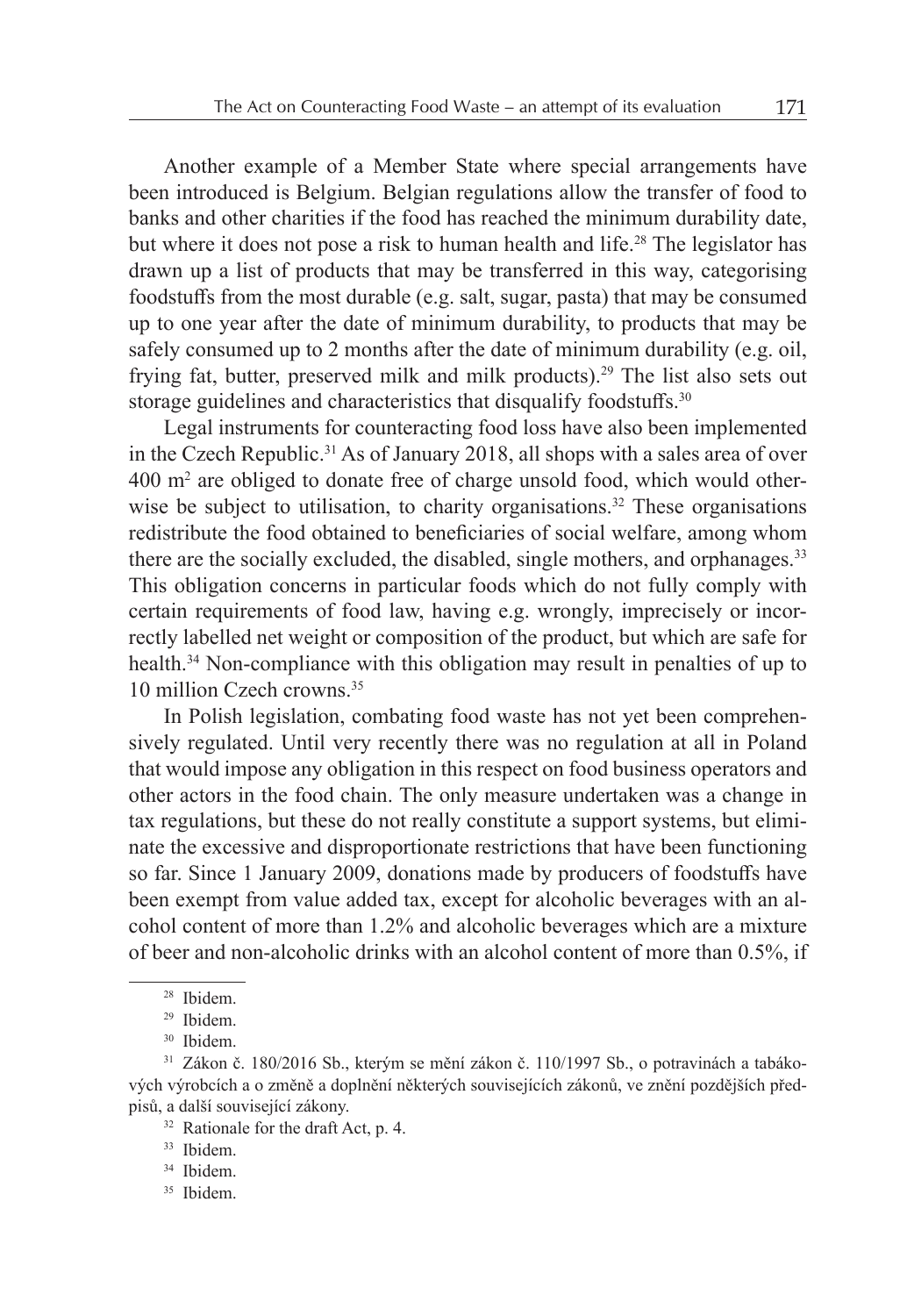they are given to public benefit organisations,<sup>36</sup> to be spent on their charitable activities. As of 1 October 2013, this exemption has been extended to food distributors. However, these measures were an insufficient regulation to prevent food waste effectively. It should be noted that VAT is deductible also in the event of food utilisation.<sup>37</sup> The most recent development in this area is the Act on Counteracting Food Waste that has been in force since 18 September 2019, and which provides for a number of obligations for food business operators.

## **3. Assumptions of the Act on Counteracting Food Waste**

The Act that has recently been adopted contains a legal definition of food waste. Pursuant to this definition food waste should be understood as a withdrawal of foods from the distribution stage and their subsequent disposal as waste, when such foods still meet the requirements of food law, but the reason for withdrawal is, in particular, their approaching expiry date or minimum durability date, or due to defects in the appearance of these foodstuffs or their packaging (article 2(1) of the Act).

Although the EU legislation lacks a harmonised definition of "food waste,"<sup>38</sup> this statutory definition is in line with the general perception of the phenomenon highlighted by the European Parliament in its resolution on how to avoid food wastage: strategies for a more efficient food chain in the EU.39 While calling on the Commission to present a legislative proposal containing a definition of this concept,<sup>40</sup> the Parliament stressed that the term "food waste" itself could be understood in different ways, and that it generally refers to food products discarded from the food supply chain for economic or aesthetic reasons or because of the nearness of the "use-by" date, but which are still perfectly edible and fit for human consumption and which, in the absence of any alternative use, are intended to be disposed of and utilised, generating negative externalities from an environmental point of view, economic costs and a loss of revenue for businesses <sup>41</sup>

<sup>&</sup>lt;sup>36</sup> In the understanding of the Act of 24 April 2003 on public benefit and volunteer work (Journal of Laws 2003, No 96, item 873 as amended).

<sup>&</sup>lt;sup>37</sup> See Rationale for the draft Act, p. 2.

<sup>38</sup> G. Maccioni, *Spreco alimentare. Regole e limiti nella transizione verso modelli agroalimentari sostenibili*, Torino 2018, p. 1.

<sup>&</sup>lt;sup>39</sup> European Parliament resolution of 19 January 2012 on how to avoid food wastage: strategies for a more efficient food chain in the EU, O.J. EU C No 227E, p. 25 et seq.

<sup>40</sup> Ibidem, point 15.

<sup>41</sup> Ibidem, point 14.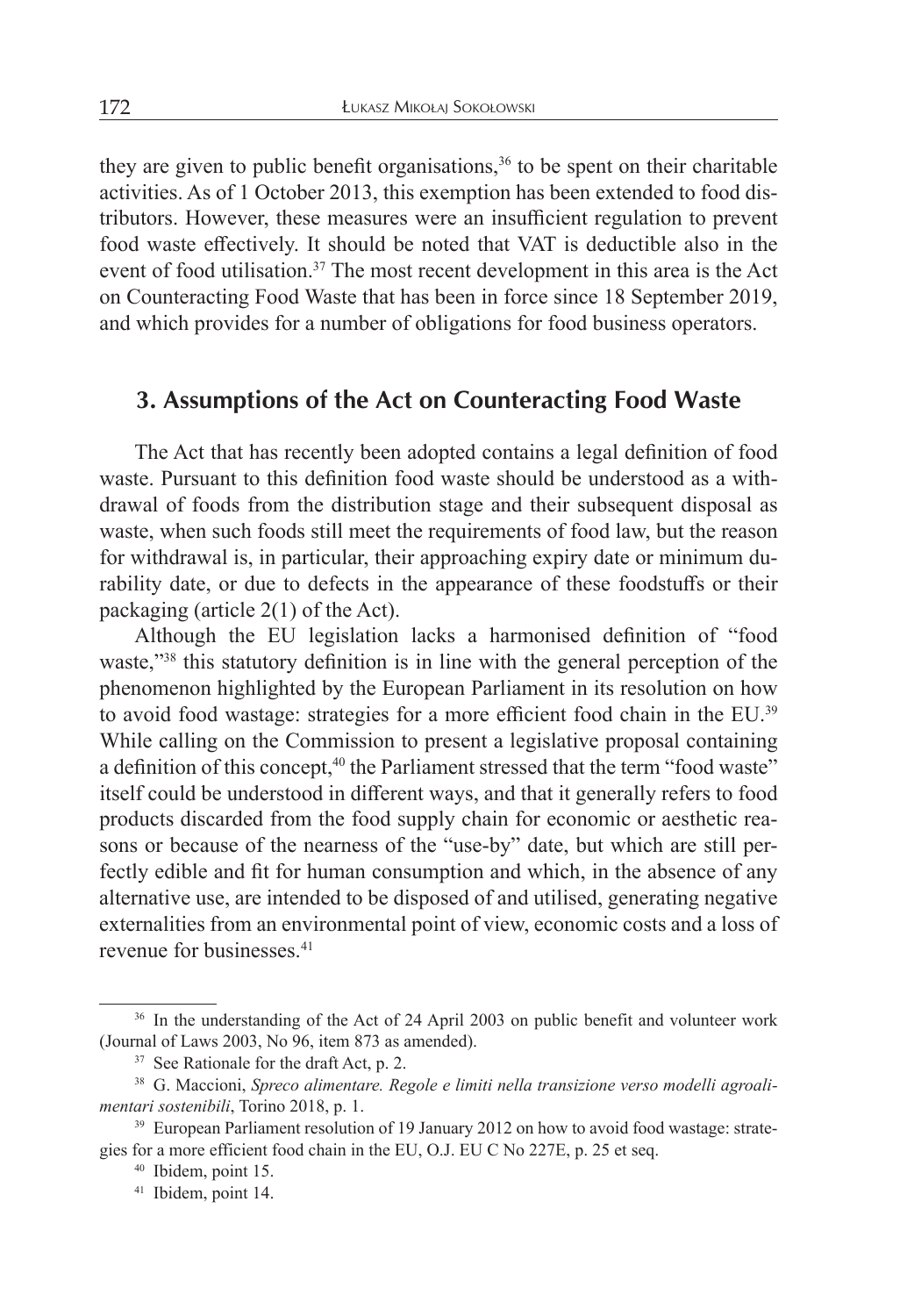It should be stressed that the reasons for food waste occur at every stage of the food chain, from production planning to consumption, or rather the absence of consumption which determines the disposal of a given product. They arise from the inadequate implementation or even the impossibility of achieving all the objectives of the CAP properly, in particular in terms of ensuring food security.

The common understanding of food waste refers only to the disposal of consumable foodstuffs at the last few stages of the food chain, mainly distribution and consumption. However, when taking action to prevent such waste, it is necessary to take into account food waste in a broader sense, which also includes the planning of production, the use of by-products from food production or food processing, as well as foodstuffs which are unfit for human consumption or which have reached their "use by" or minimum durability, regardless of whether the product is actually unsafe or not, and which might be used for other economic purposes, such as energy or as feed.

Therefore, a broad approach to this concept should include reducing losses occurring throughout the entire food chain. "Food losses" are defined in the literature as a decrease in the edible weight of food resulting from mismanagement, errors and irregularities in the course of processes such as: agricultural production, harvesting, processing, transport or storage.42 They happen in the early stages of the food chain, while at the end of the chain there occurs food wastage in the narrower sense. Food waste also means the wastage of resources used to produce food, such as raw materials, water, fertilisers and fuels. The broad picture of food waste is pointed out in the opinion of the European Economic and Social Committee on EU industrial policy in the food and drink sector, which expressly states that food waste includes waste of resources used in the production of foodstuffs.43

Only a broad approach to the reduction of food waste will enable effective elimination of its negative effects. These conclusions converge with the European Parliament's position that reducing food waste as much as possible requires involvement of all participants in the food supply chain and targeting the various causes of waste sector by sector.<sup>44</sup>

Such a considerable narrowing of the legal definition in the Act on Counteracting Food Waste has its consequences in the normative scope of the new

<sup>42</sup> A. Marszałek, *Czy możliwe jest przezwyciężenie problemu marnotrawstwa żywności?,* "Nierówności Społeczne a Wzrost Gospodarczy" 2018, No 2, p. 474.

<sup>43</sup> Opinion of the European Economic-Social Committee on EU industrial policy with regards the food and beverages sector, O.J. EU C No 332, p. 28 et seq, point 4.4.3.

<sup>44</sup> European Parliament resolution of 19 January 2012 on how to avoid food wastage: strategies for a more efficient food chain in the EU, O.J. EU C No 227E, p. 25 et seq., point 6.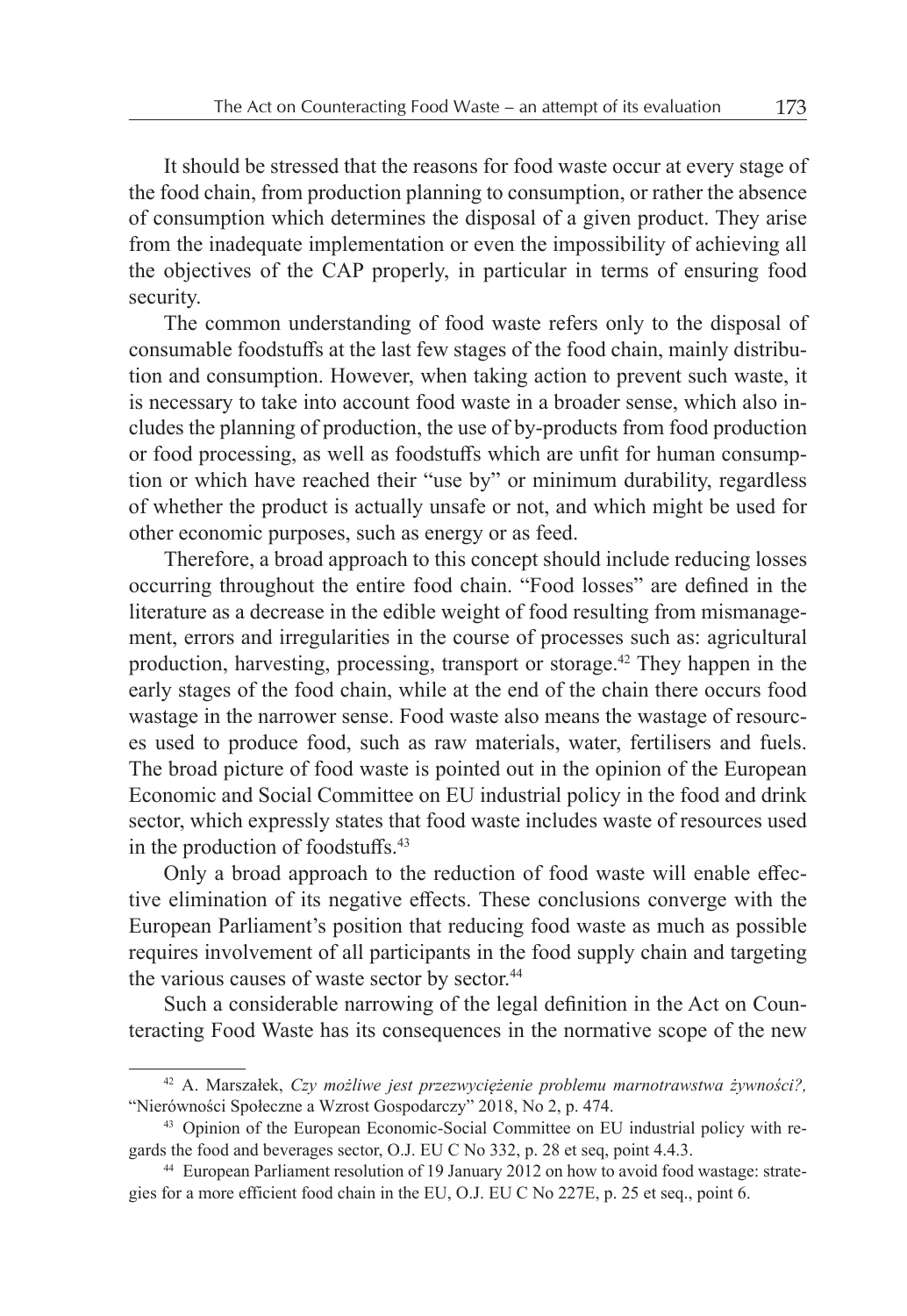regulation. Unfortunately, it islimited to the distribution sector only and defines the obligations of food sellers to counteract food waste. They are intended to apply only to entities operating food businesses in terms of sales of foodstuffs in a retail or wholesale unit or units with a sales area exceeding  $250 \text{ m}^2$ , whose revenues from sales of foodstuffs constitute at least 50% of sales revenues from all goods (article 2(3) of the Act). However, during the first two years from the date of entry into force of the Act, these obligations will apply only to food vendors operating a food business operators in at least one unit of retail or wholesale trade with a sales area exceeding  $400 \text{ m}^2$  (article 17 of the Act).

The narrow definition of the normative scope of the Act raises a number of doubts both in the academic environment, including legal, and in the agri-food sector. The obligations set out in the Act are to be addressed only to entities from the distribution sector, whose share in food waste in the EU is only 5%45 and do not extend to all participants of the food chain, among whom households have the largest share in food waste, accounting for 53% of total food waste.<sup>46</sup> They are followed by the processing industry (19%), catering services  $(12%)$  and production generating  $11%$  of food wastage.<sup>47</sup> Distributors, who generate only 5% food wastage and therefore contribute to food wastage the least, are the only addressees of the obligations set out in the Act on counteracting food waste.

The first of the obligations imposed on distributors is to conclude an agreement (article 3(1)) with a non-governmental organisation (NGO) for a free of charge transfer of food for welfare purposes intended for the performance of their public tasks in the scope of: social support, including help to families and individuals in a difficult life situation and equalising opportunities of these families and individuals; a family support system and the system of foster care; charity activities, consisting in particular in transferring food to persons in need or operators of mass catering establishments for persons in need (article 2(2)).

The agreement is to be concluded for the transfer of food which meets the requirements of food law and is not intended for sale, in particular due to defects in its appearance or packaging, except for alcoholic beverages with alcohol content exceeding 1.2% and alcoholic beverages which are a mixture of beer and non-alcoholic beverages with alcohol content exceeding 0.5% (ar-

<sup>45</sup> *Fusions. Estimates of European food waste levels. Reducing food waste through social innovation*, Stockholm 2016, p. 4, https://www.eu-fusions.org/phocadownload/Publications/Estimates%20of%20European%20food%20waste%20levels.pdf (accessed on: 31 December 2019).

<sup>46</sup> http://www.europarl.europa.eu/news/pl/headlines/society/20170505STO73528/marnowanie-zywnosci-w-ue-miliony-ton-jedzenia-do-kosza-infografika (accessed on: 31 December 2019).

<sup>47</sup> *Fusions. Estimates of European food waste levels...*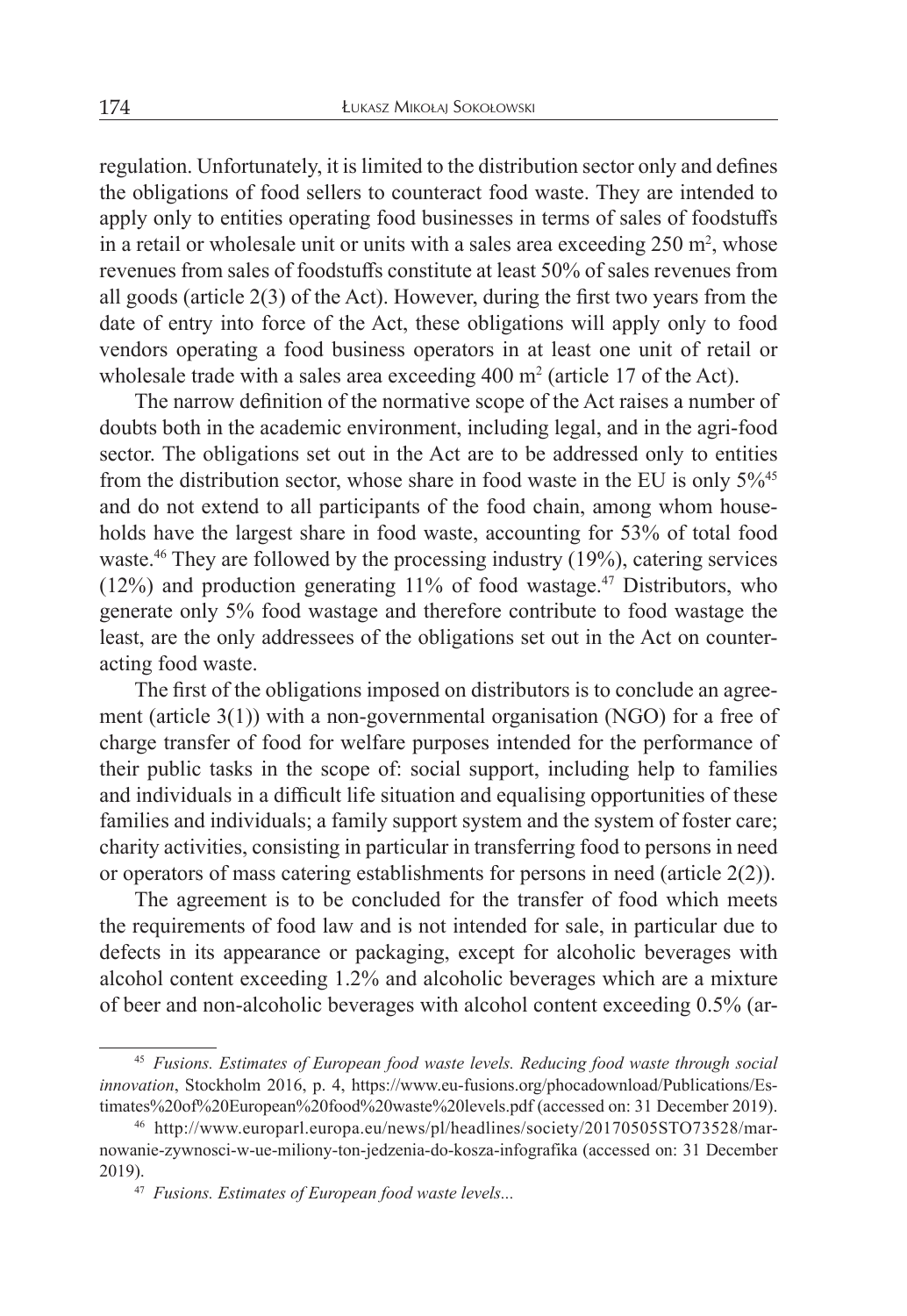ticle 3.1). Under pain of invalidity (article 3(1)) such an agreement must be in writing or have an electronic form.

The most important elements to be included in the agreement have been determined by the Act. And so it must contain, among other things, provisions regulating the time and manner of the food transfer and the type of the food transferred; the split of the costs of food collection and distribution between the parties to the agreement; instances in which the NGO may resign or refuse to collect the food; the duration of the agreement and the liability of the parties for non-compliance with its terms, including the terms of notice (article 3(2)). However, there are certain doubts, both of a practical and theoretical nature, regarding the food business operator's obligations formulated as above. In particular, it should be pointed out that the Act ignores completely the issue of the transfer of food for non-food purposes, or the transfer of food after the date of minimum durability, despite its being fit for consumption. It therefore leaves out the issue which was already widely discussed regarding the legitimacy of maintaining the labelling of the minimum durability date, or rather than maintaining the labelling, maintaining the absolute prohibition of placing food on the market after that date without any exception.<sup>48</sup>

It should also be stressed that the legislator obliges distributors to conclude agreements without obliging public benefit organisations to do so as well. This provision was questioned already at the consultation stage by a number of entities, including the Polish Red Cross, the Polish Organisation of Trade and Services, the Federation of Polish Food Banks, as well as individuals who argued that the splitting of costs between an NGO and a distributor might cause various problems.49 It may also happen that NGOs may not be able to collect the food from the shop due to the lack of necessary resources. On the other hand, the lack of a guarantee from a shop that it will cover all the transport costs may discourage NGOs from signing an agreement for the collection of food, thus exposing the shop to penalties.<sup>50</sup>

The conclusion of a mandatory agreement may also be hindered when the scope of the agreement is defined in very general terms only and the issues that need to be regulated are merely pointed to, while the obligations imposed on NGOs remain vague. What is more, NGOs may not be interested in contracting additional obligations not specified in mandatory laws and may refuse to conclude agreements with food distributors.

Another obligation is to conduct in retail outlets, at least once a year for two consecutive weeks, on each day of the unit's commercial activity (article

<sup>48</sup> Compare K. Leśkiewicz, *Prawne aspekty przeciwdziałania*..., p. 123.

<sup>49</sup> See Rationale for the draft Act, p. 6.

<sup>50</sup> Ibidem.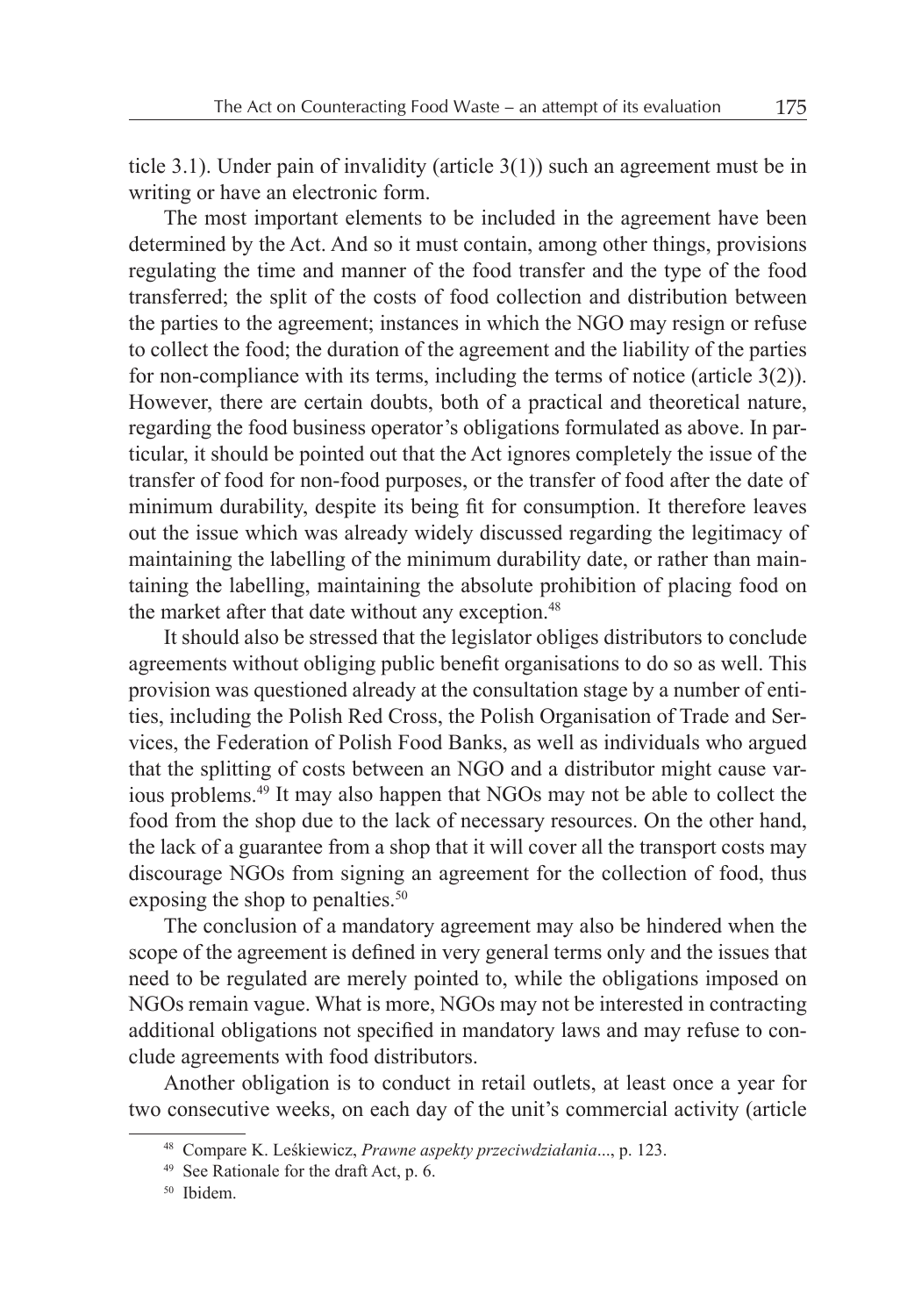4(1)) in retail outlets, educational and information campaigns on rational food management and counteracting food waste. The campaigns are to be conducted by food sellers together with an NGO, party to the agreement (article 4(2)).

This solution should be assessed positively. Food vendors have much greater possibilities to influence consumers, and NGOs may not have the possibility and experience in conducting such campaigns.<sup>51</sup> Unfortunately, without specifying the scope and minimum costs to be borne for this task, these campaigns may be illusory.

Food business operators indicated in the Act will be obliged to pay fees for wasting food (article  $5(1)$ ). Although the Act provides for an obligation to pay fees, this fee is in fact a kind of a financial sanction imposed on food vendors who waste food despite agreements concluded with NGOs. The fee is calculated as the product of the rate and the mass of wasted food (article 5(2)). The fee rate is PLN 0.1 per 1 kg of wasted food (article 5(3)). There is a rule of automatic calculation, according to which the obliged entity determines the amount of the fee and pays it to the bank account of the NGO that is a party to the concluded agreement for free transfer of food for welfare purposes (article 5(7)). The fee is calculated at the end of the calendar year and paid by 30 April of the following calendar year (article 5(6) and (7)). The funds originating from the fee are to be used by the NGO for carrying out specific public tasks.<sup>52</sup>

In the event of a failure to conclude an agreement with an NGO, the food vendor will pay the fee due to the bank account of the voivodship fund for environmental protection and water management in the territory of the voivodship in which it operates his business (article  $5(8)$ ). The funds originating from the fee are to be used for financing activities aimed at combating food waste  $(\text{article } 5(8))$ .

The basis for calculating the fee is 90% of the mass of wasted food (article 5(2)). In the first year of the new regulations in force, the basis for calculating the fee will be 80% of the mass of the wasted food (article 19). On the one hand, such a solution seems to be correct, as it takes into account cases which are impossible to eliminate entirely, in which even with the proper performance of the obligations imposed by the Act there is still a need to utilise food as waste.<sup>53</sup> On the other hand, it should be stressed that the Act does not specify how to deal with food that is no longer transferable or that will not be received by an NGO. Doubts may concern whether in such a case it still constitutes a basis for calculating fees.

<sup>51</sup> Ibidem, p. 7.

 $52$  In the scope determined in article 2(2) of the Act.

<sup>53</sup> Rationale for the draft Act, p. 6.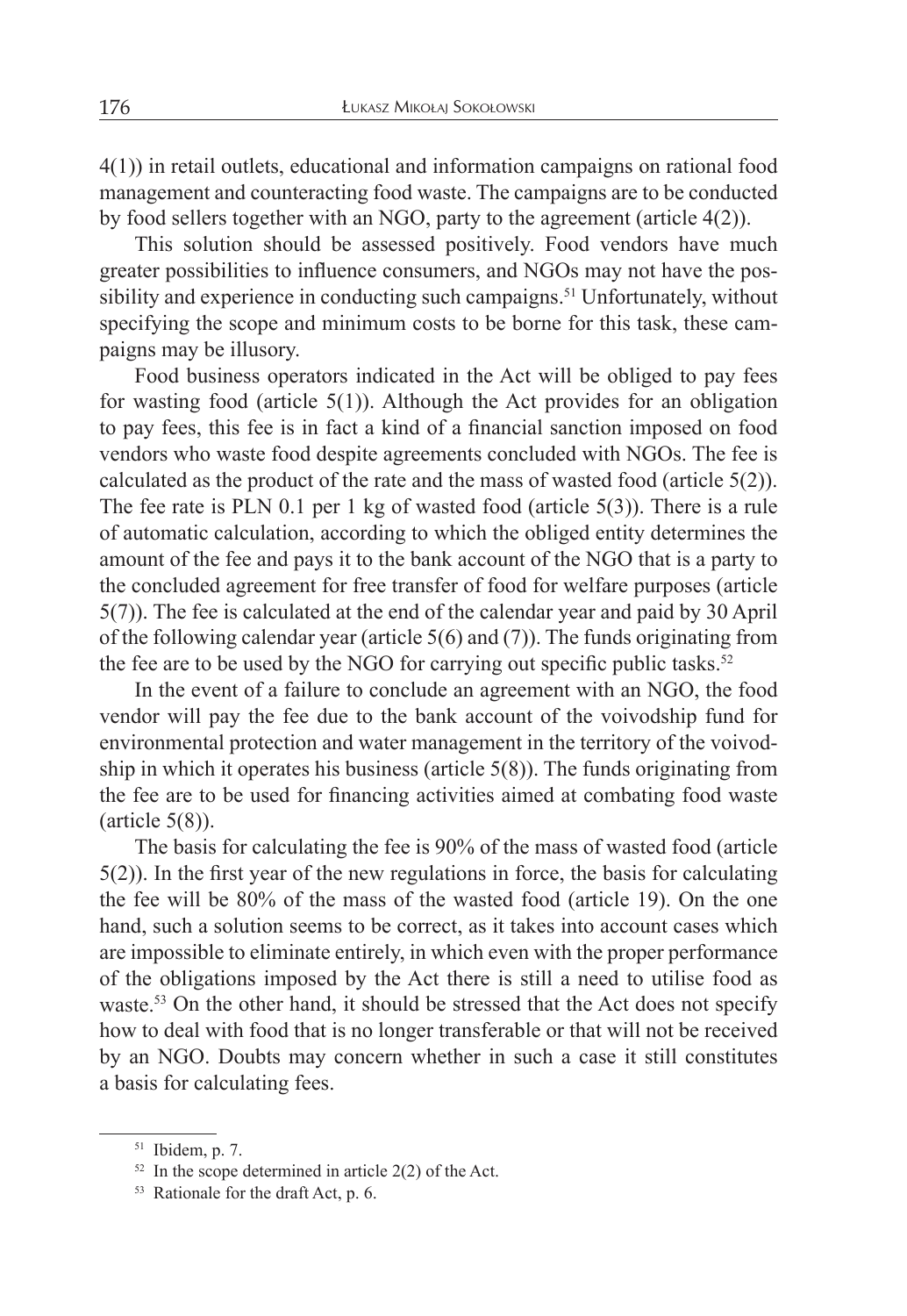The fee is to be reduced by the costs incurred by the food vendor for the educational and information campaigns conducted, on which no more than 20% of the funds derived from the fee may be allocated, and by the costs incurred by the food vendor for the performance of an agreement for the free transfer of food, in particular the costs of its transport and distribution (article 5(4) and (5)). A distributor is not obliged to pay the fee not exceeding PLN 300,00 (article 5(9)). Information about the amount of the fee due or the value of food donated to NGOs for welfare purposes is to be included in the food vendor's financial statement and website (article 5(10)).

It should be noted that already during the legislative process, the level of the fee raised many controversies. Some of those who were asked to express their opinion on the draft law claimed that the rate was too high, others that it was too low.<sup>54</sup> It was also pointed out that the Act fails to specify the date by which the funds from fees paid were to be used.<sup>55</sup>

Additional reporting obligations are also foreseen in the legislation. The food vendor is obliged to submit annually, by 31 March, to the voivodeship fund for environmental protection and water management on the territory of the voivodeship in which it operates his food sales business, a written annual report on food wasted. The report must contain information on the total weight of food wasted in the previous calendar year and the amount of the fee due, indicating the amount of the fee to be paid to the fund (article  $8(1)$ ).

On the other hand, the voivodeship fund for environmental protection and water management is obliged to submit each year, by 30 June, to the Chief Inspector of Environmental Protection, a written collective annual report on food waste containing information on the total weight of food waste by food vendors in the previous calendar year and the total amount of the fee due and paid to the voivodeship fund for environmental protection and water management, together with a list of food vendors who submitted their report (article 8(2)).

NGOs also have additional information obligations. Every year, by 31 March of the year, the NGO is obliged to submit to the food vendor information in writing on the use of the fee income in the previous year, and in particular, information on how much money has been allocated to cover administrative costs (article 7(1) of the Act).

Every year, by 31 March, an NGO is also obliged to submit to the Chief Inspector of Environmental Protection a written report on the manner of management of the received food, including in particular the previous year data on the weight of food received from food vendors and the weight of food which

<sup>54</sup> Ibidem.

<sup>55</sup> Ibidem.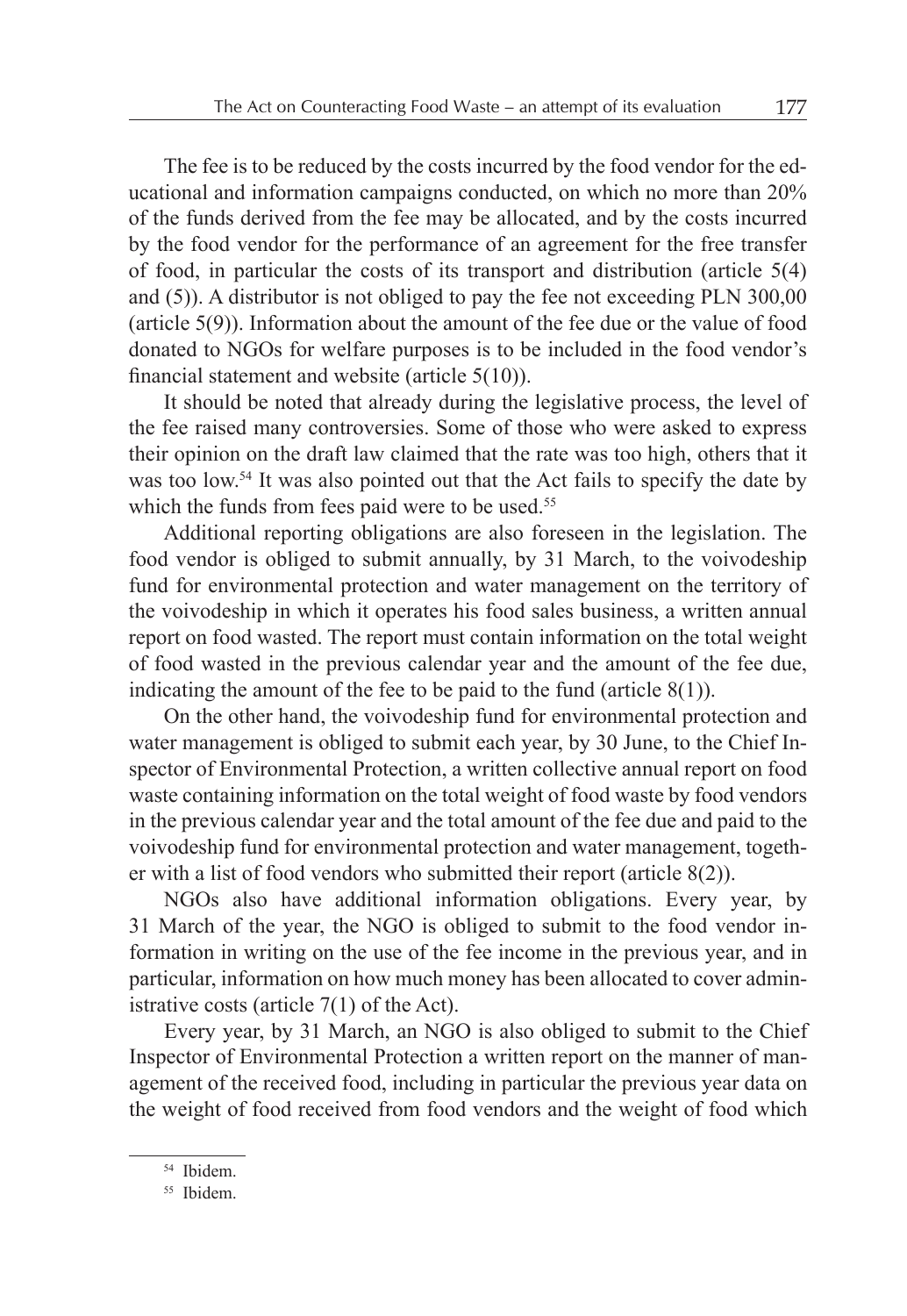it has given to those in need. The report must be accompanied by a list of food vendors from whom the NGO received food (article 7(2)).

The introduction of reporting obligations by the legislator should be viewed positively. There is no reliable information on the actual level of food waste in Poland, and the data presented to the public are only estimates.<sup>56</sup> However, it is regrettable that the legislator did not take into account some of the comments raised during the consultation phase of the draft. It was suggested that a written report should take the form of a more detailed accounting report in an agreed format, and that these data be made public, e.g. on websites.<sup>57</sup> Such a solution would contribute to the transparency of accounts and raise public awareness.

The Act also envisages imposition of administrative fines for failure to comply with statutory obligations. These penalties are relatively low. A failure to conclude an agreement with an NGO for a free of charge transfer of food for welfare purposes is PLN 5,000 (article  $10(1)$ ), and a failure to pay or to pay the fee in full or on time ranges from PLN 500 to PLN 10,000 (article 11(1)). Such low fees may not be an effective measure of general prevention. Already during the legislative procedure it was pointed out that the amount of the fee should be determined on the basis of an economic analysis, and the penalty for non-compliance should not be lower than the costs of the fulfilment of the obligations set out in the Act.58

It should also be noted that a financial penalty for not concluding an agreement is not imposed if the vendor proves that it was not possible to conclude an agreement for a free of charge transfer of food with a local NGO within the territory of the *poviat* where it conducts food sales activities (article 10(2)). This solution seems to be right, taking into account the lack of obligation upon an NGO to conclude an agreement, however, doubts may be raised regarding effective proving that there was no possibility to conclude such an agreement. The legislator does not explain whether it is sufficient to determine that the food business operator proposed a draft contract whose terms, particularly with regard to the split of costs of food collection and distribution, were unacceptable.

Regretfully, during the legislative work, one of the most essential solutions proposed in the draft law,<sup>59</sup> i.e. an amendment to article 52 of the Act of 25 Au-

<sup>56</sup> Ibidem, p. 1.

<sup>57</sup> Ibidem, p. 6.

<sup>58</sup> Ibidem, p. 7.

<sup>&</sup>lt;sup>59</sup> Compare Rationale for the draft Act on counteracting food waste in the wording of 22 July 2016, p. 6.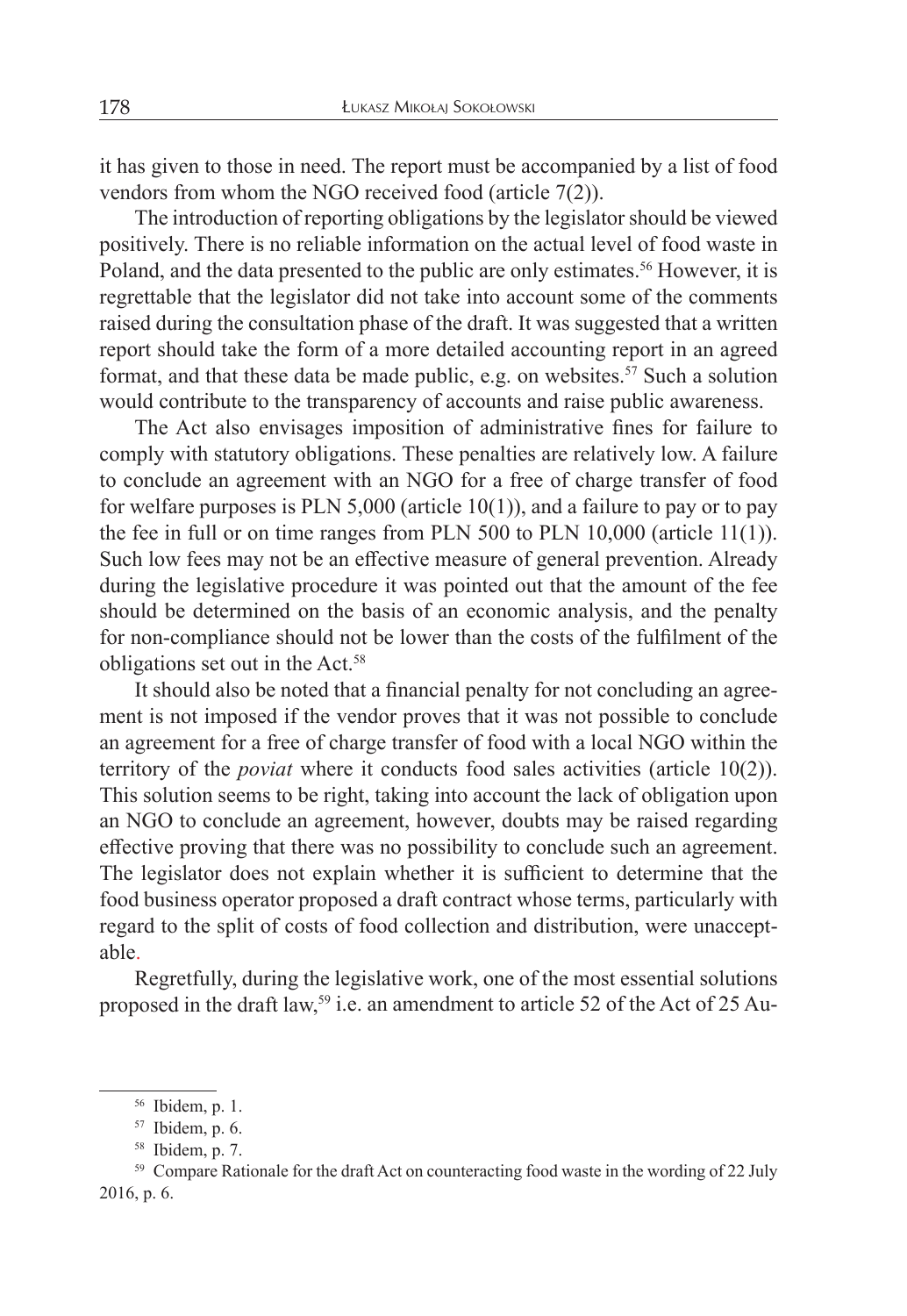gust 2006 on food and nutrition safety was abandoned.<sup>60</sup> That article provided for a ban on foodstuffs remaining in circulation both after the minimum durability and the expiry of the ("use by") date. Food in circulation means food placed on the market. Placing on the market, on the other hand, means holding food or feed with a view to sale, including offering it for sale or any other form of disposal, whether free of charge or not, and selling, distributing and other forms of disposal.61 Hence, the ban on placing food on the market after the date of minimum durability and use-by dates also applies to the distribution of food by NGOs. This ban is understandable as regards food labelled with an "use by" date, used for foodstuffs which, from a microbiological point of view, spoil very quickly and therefore, after a short period of time, may constitute an immediate danger to human health,  $62$  and be considered hazardous.<sup>63</sup> With regard to the date of minimum durability, such a rigour is sometimes questioned.64 Indeed, the minimum durability date of a foodstuff means only the date until which the foodstuff retains its specific properties when properly stored but does not automatically determine the classification of the product as unsafe or hazardous. It appears that the requirement for labelling food with the date of minimum durability should be maintained. Having regard to one of the fundamental objectives of food law, which is the protection of consumers' interests,65 it must be stressed that consumers should be able to obtain reliable information as to until when a product has the appropriate quality guaranteed by the manufacturer.

<sup>60</sup> Act of 25 August 2006 on food and nutrition safety (Journal of Laws 2006, No 136, item 914 as amended).

 $61$  Pursuant to article 3(8) of Regulation (EC) No 178/2002 of the European Parliament and of the Council of 28 January 2002 laying down the general principles and requirements of food law, establishing the European Food Safety Authority and laying down procedures in matters of food safety, OJ L 31, 1.02.2002, p. 1 as amended, hereinafter referred to as Regulation No 178/2002.

 $62$  See article 24 of Regulation (EU) No 1169/2011 of the European Parliament and of the Council of 25 October 2011 on the provision of food information to consumers, amending Regulations (EC) No 1924/2006 and (EC) No 1925/2006 of the European Parliament and of the Council, and repealing Commission Directive 87/250/EEC, Council Directive 90/496/EEC, Commission Directive 1999/10/EC, Directive 2000/13/EC of the European Parliament and of the Council, Commission Directives 2002/67/EC and 2008/5/EC and Commission Regulation (EC) No 608/2004, OJ L 304, 22.11.2011, p. 18 as amended, hereinafter referred to as Regulation No 1169/2011.

 $63$  Pursuant to article 14(2–5) of Regulation No 178/2002.

<sup>64</sup> Compare K. Leśkiewicz, *Prawne aspekty przeciwdziałania*..., p. 123.

<sup>65</sup> See article 5(1) to Regulation No 178/2002. Compare P. Wojciechowski, *Cele prawa żywnościowego*, "Studia Iuridica Agraria" 2014, vol. 12, p. 47.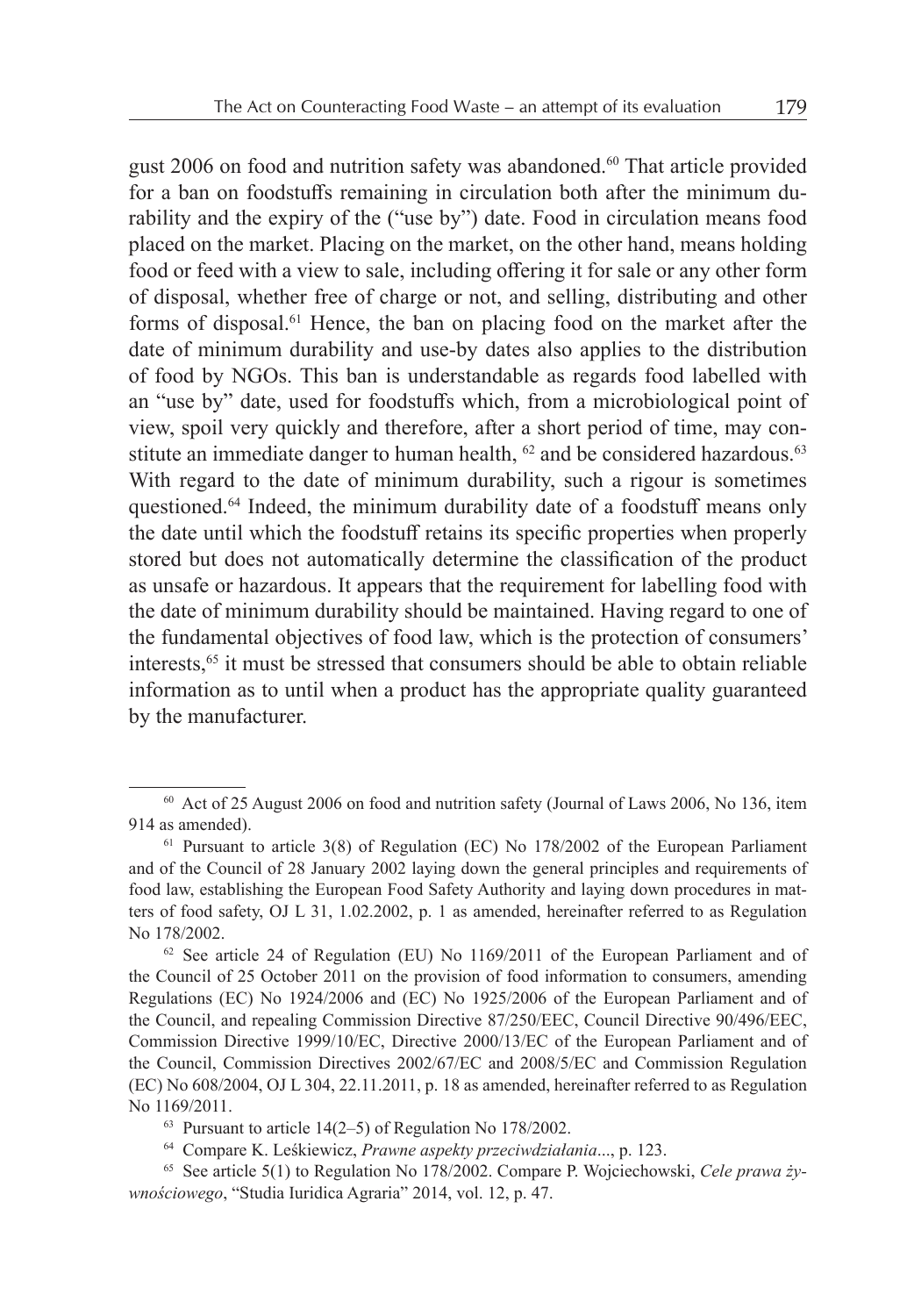However, in order to limit the amount of food wasted, it needs to be reconsidered whether in certain cases this ban should not be excluded, such as when giving food to charity. Certainly, this exemption would have to be an exception, to be interpreted restrictively and linked to additional legal requirements, such as the justification of the impossibility of earlier use or additional labelling.

## **4. Concluding remarks**

Certainly, the numerous remarks and objections raised at the stage of the legislative procedure had an impact on the length of time of drafting the Act. This could not be avoided when such an important from the point of view of its economic and social impact matter was being regulated. Unfortunately, the adopted law continues to raise doubts, particularly as regards the narrow normative scope of this regulation, numerous problems with the interpretation of regulations and the efficacy of the instruments provided. What is more, resignation from very important provisions, including a limited ban on marketing food after the date of minimum durability, may justify terming this regulation the "a law of lost opportunities." The new Act provides no support instruments for entities which take actions aimed at limiting food waste, but only imposes on them certain obligations of a normative nature.

It should be stressed, however, that the very fact that a problem was noticed and that the existing, although only partial, regulation on counteracting food wastage has subsequently been adopted, should be assessed positively. The measures undertaken may constitute the first steps on the way to implementing comprehensive solutions, and at the same time they reflect the legislator's efforts to ensure food sovereignty, based, among other things, on a closed-circuit economy.

The current Polish regulation is similar to legislative acts adopted earlier in some Member States, and in particular is close to the French regulation, the application of which is already producing tangible results. Two years after its entry into force, there has been a decrease in the amount of food wasted by shops, and an increase in the amount of foodstuffs reaching those in need.<sup>66</sup> Also, representatives of French food banks note that there has been an improvement in the structure of the food distributed – food banks now receive more vegetables, fruit and meat and products with a longer shelf life and a longer minimum durability period than before.<sup>67</sup> It is reported that the measures taken to reduce food waste have made France the leader in the Food Sustainability Index 2017

<sup>66</sup> Rationale for the draft Act, p. 3.

<sup>67</sup> Ibidem.